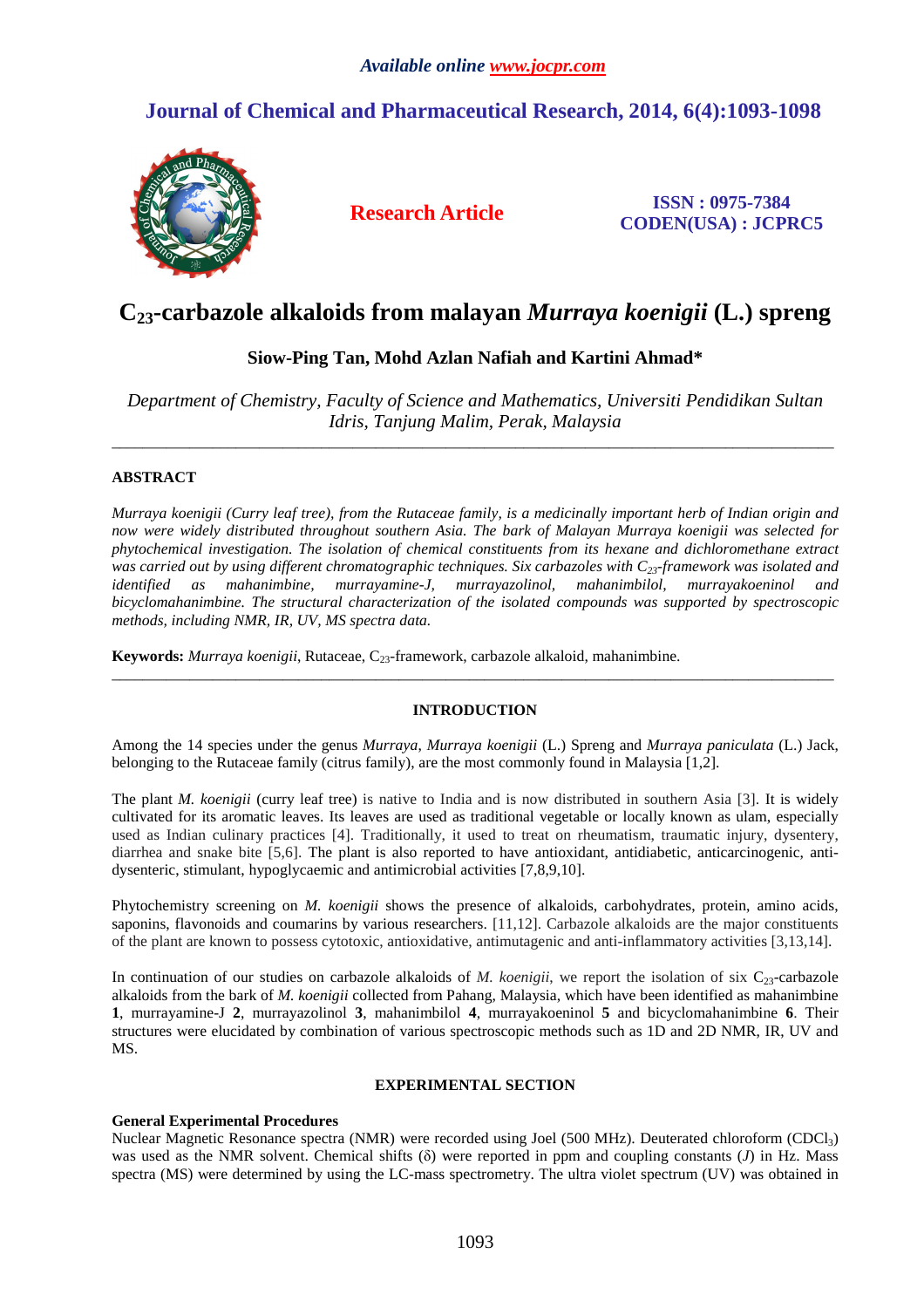methanol on a Perkin Elmer UV-visible spectrophotometer and the wavelength of the spectrum was determined in the range of 200 to 1000 nm. The infrared spectrums (IR) were recorded on a Nicolet 6700 FTIR spectrophotometer, with methanol as dilution solvent of the sample. Column chromatography were prepared by using Silica Gel  $60F_{254}$ , 70-230 mesh ASTM and 230-400 mesh ASTM as stationary phase. Silica Gel  $60F_{254}$  containing Gypsum was used as stationary phase for the preparative thin layer chromatography. Analytical thin layer chromatography (TLC) was performed on commercially precoated aluminium supported silica gel  $60F_{254}$  TLC sheets.

*\_\_\_\_\_\_\_\_\_\_\_\_\_\_\_\_\_\_\_\_\_\_\_\_\_\_\_\_\_\_\_\_\_\_\_\_\_\_\_\_\_\_\_\_\_\_\_\_\_\_\_\_\_\_\_\_\_\_\_\_\_\_\_\_\_\_\_\_\_\_\_\_\_\_\_\_\_*

#### **Plant Material**

The species selected for the current study is *Murraya koenigii (L.) Spreng* (TM1006) which was collected from Jerantut, Pahang, Malaysia in January 2012. The specimen was identified by the phytochemical group, Chemistry Department, Faculty of Science and Mathematics, University Pendidikan Sultan Idris, Malaysia.



#### **Extraction and Isolation**

The dried barks (3.0 kg) of *M. koenigii* were extracted with hexane and dichloromethane (three times each) continuously at room temperature. The extracts were combined and were concentrated under reduced pressure to yield brown syrup of hexane crude (106.0 g) and CH<sub>2</sub>Cl<sub>2</sub> crude (32.0 g). After evaporation of the solvent, 30.0 g of the hexane crude extract was subjected to column chromatography over silica gel (gradient solvent system: hexane, CH<sub>2</sub>Cl<sub>2</sub> and Methanol) yielded three known compounds: mahanimbine  $[1, R_f = 4.4$  cm in Hex:CH<sub>2</sub>Cl<sub>2</sub> (1:1)], murrayamine-J [2,  $R_f = 4.1$  cm in CH<sub>2</sub>Cl<sub>2</sub>:MeOH (99:1)], murrayazolinol [3,  $R_f = 3.4$  cm in CH<sub>2</sub>Cl<sub>2</sub>:MeOH (99:1)]. While 30.0 g of CH<sub>2</sub>Cl<sub>2</sub> crude extract was subjected to column chromatography over silica gel (gradient solvent system: hexane,  $CH_2Cl_2$  and Methanol) yielded another three known compounds: mahanimbilol [4,  $R_f = 3.2$ cm in Hex: $CH_2Cl_2$  (1:1)] and murrayakoeninol [5,  $R_f = 3.3$  cm in  $CH_2Cl_2$ : MeOH (99:1)], bicyclomahanimbine [6,  $R_f$  = 5.1 cm in Hex:CH<sub>2</sub>Cl<sub>2</sub> (1:1)].

#### **Spectroscopic Characterization**

Different spectroscopic methods were used to elucidate the structure of isolated compounds. Among the spectroscopic techniques UV, IR,  ${}^{1}$ H-NMR,  ${}^{13}$ C-NMR and LC-MS were carried out.

**Mahanimbine** (C<sub>23</sub>H<sub>25</sub>NO), **1**. Colourless crystal, mp 94-95 °C (ethyl acetate). UV λ<sub>max</sub> (MeOH) nm (log ε): 238  $(4.39)$ , 288 (3.83). IR  $v_{\text{max}}$  cm<sup>-1</sup>: 3338, 1646, 1610, 1444, 1156, 1121, 782. LC-MS, m/z: 332.2002 [M+H]<sup>+</sup>. <sup>1</sup>H and <sup>13</sup>C NMR see Table 1 and Table 2, respectively.

**Murrayamine-J** (C<sub>23</sub>H<sub>23</sub>NO<sub>2</sub>), **2**. Pale yellowish oil. UV  $\lambda_{\text{max}}$  (MeOH) nm (log ε): 215 (4.25), 248 (4.35), 265 (4.25), 290 (4.33), 310 (4.45). IR *v*max cm<sup>−</sup><sup>1</sup> : 3332, 2855, 1675, 1615, 1575, 1156, 782. LC-MS, m/z: 346.1783  $[M+H]^+$ . <sup>1</sup>H and <sup>13</sup>C NMR see Table 1 and Table 2, respectively.

**Murrayazolinol** (C<sub>23</sub>H<sub>25</sub>NO<sub>2</sub>), **3**. Brown solid. UV  $\lambda_{\text{max}}$  (MeOH) nm (log ε): 248 (4.84), 265 (4.82), 305 (4.40). IR *v*<sub>max</sub> cm<sup>-1</sup> : 3360, 1650, 1620, 1380. LC-MS, m/z: 348.1957 [M+H]<sup>+</sup>. <sup>1</sup>H and <sup>13</sup>C NMR see Table 1 and Table 2, respectively.

**Mahanimbilol** (C<sub>23</sub>H<sub>27</sub>NO), **4**. Yellowish oil. UV  $\lambda_{\text{max}}$  (MeOH) nm (log ε): 213 (4.74), 238 (4.35), 285 (4.15), 305 (4.20). IR  $v_{\text{max}}$  cm<sup>-1</sup> : 3455, 3400, 3030, 1625, 1605, 1160. LC-MS, m/z: 334.2151 [M+H]<sup>+</sup>. <sup>1</sup>H and <sup>13</sup>C NMR see Table 1 and Table 2, respectively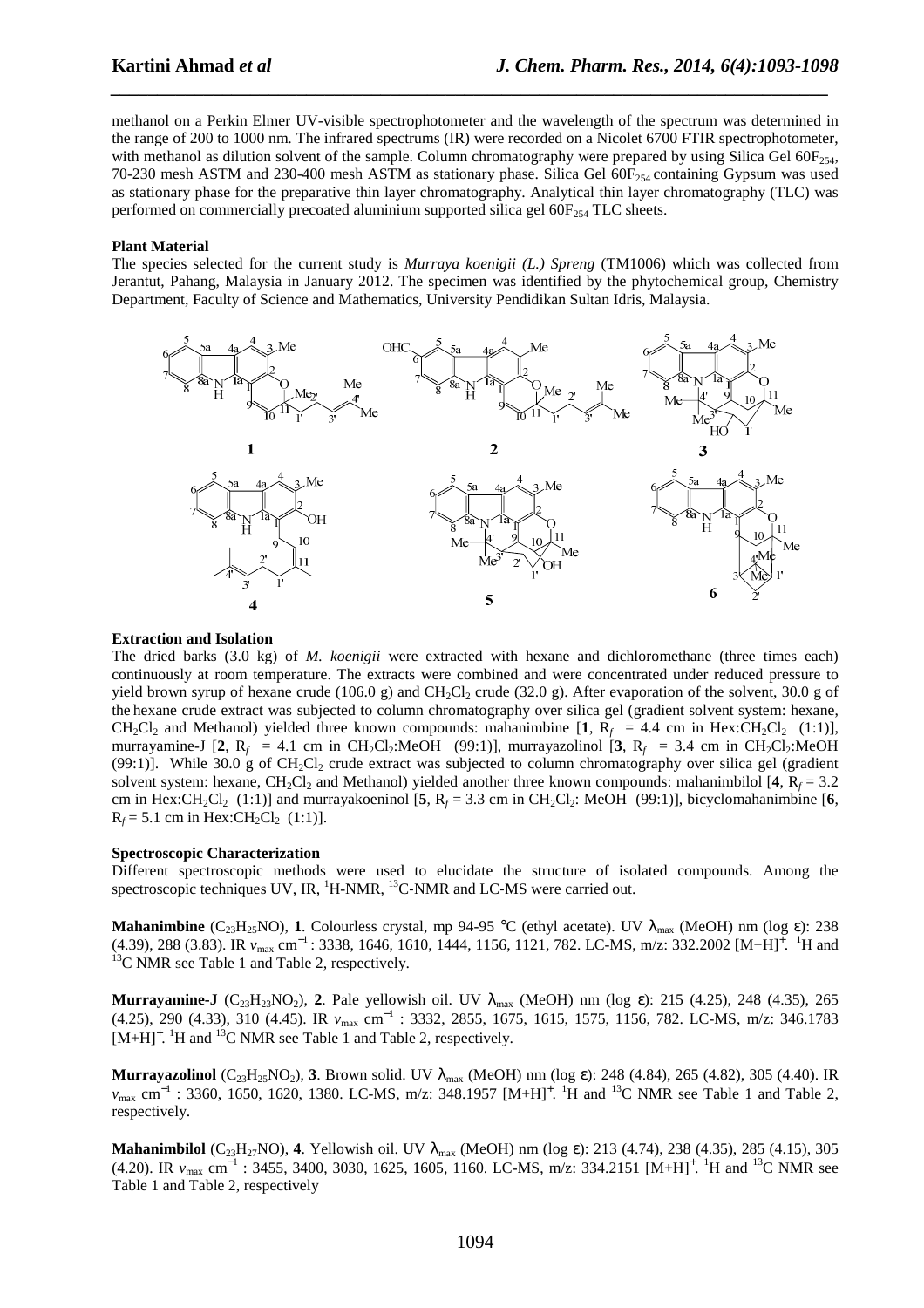**Murrayakoeninol** (C<sub>23</sub>H<sub>25</sub>NO<sub>2</sub>), **5**. Brown solid. UV  $\lambda_{\text{max}}$  (MeOH) nm (log ε): 214 (4.50), 275 (4.15), 308 (4.10). IR *v*<sub>max</sub> cm<sup>-1</sup> : 3405, 1635, 1455, 1330, 1160. LC-MS, m/z: 348.1943 [M+H]<sup>+</sup>. <sup>1</sup>H and <sup>13</sup>C NMR see Table 1 and Table 2, respectively

*\_\_\_\_\_\_\_\_\_\_\_\_\_\_\_\_\_\_\_\_\_\_\_\_\_\_\_\_\_\_\_\_\_\_\_\_\_\_\_\_\_\_\_\_\_\_\_\_\_\_\_\_\_\_\_\_\_\_\_\_\_\_\_\_\_\_\_\_\_\_\_\_\_\_\_\_\_*

**Bicyclomahanimbine** (C<sub>23</sub>H<sub>25</sub>NO), **6**. Brown solid. UV  $\lambda_{\text{max}}$  (MeOH) nm (log  $\varepsilon$ ): 242 (4.20), 255 (4.35), 265 (4.15), 305 (4.40). IR *v*<sub>max</sub> cm<sup>-1</sup> : 3455, 2950, 2920, 2840, 1625, 1605, 1350, 1156. LC-MS, m/z: 332.2008 [M+H]<sup>+ 1</sup>H and  $13^{\circ}$ C NMR see Table 1 and Table 2, respectively.

#### **RESULTS AND DISCUSSION**

The bark of *M. koenigii* collected from Pahang, Malaysia gave six C<sub>23</sub>-carbazole alkaloids. The fractionation of the hexane extract of the bark by column chromatography and TLC afforded mahanimbine **1**, murrayamine-J **2** and murrayazolinol **3**. The fractionation of the CH<sub>2</sub>Cl<sub>2</sub> extract of the bark by column chromatography and TLC afforded another three compounds: mahanimbilol **4**, murrayakoeninol **5**, and bicyclomahanimbine **6**. All compounds gave blue to purple colour on spraying with 10% sulphuric acid at 105 °C. They also show the similar spectroscopic features with the carbazole alkaloids published in the literature.

| Position                 | $\delta_{\rm H}$ , J Hz             |                               |                                                               |                                                               |                                                               |                                                                         |  |  |  |  |
|--------------------------|-------------------------------------|-------------------------------|---------------------------------------------------------------|---------------------------------------------------------------|---------------------------------------------------------------|-------------------------------------------------------------------------|--|--|--|--|
|                          | 1[16]                               | 2[17]                         | 3[18]                                                         | 4 [19]                                                        | 5[20]                                                         | 6[21]                                                                   |  |  |  |  |
| NH                       | 7.81<br>(brs)                       | 8.35 (brs)                    |                                                               | 7.85(brs)                                                     |                                                               | 7.42 (brs)                                                              |  |  |  |  |
| 1                        |                                     |                               |                                                               |                                                               |                                                               |                                                                         |  |  |  |  |
| 1a                       |                                     |                               |                                                               |                                                               |                                                               |                                                                         |  |  |  |  |
| $\mathfrak{2}$           |                                     |                               |                                                               |                                                               |                                                               |                                                                         |  |  |  |  |
| 3                        |                                     | 6.81<br>$(d, 8.6 \text{ Hz})$ |                                                               |                                                               |                                                               |                                                                         |  |  |  |  |
| $\overline{\mathcal{A}}$ | 7.69(s)                             | 7.83<br>$(d, 8.6 \text{ Hz})$ | 7.49(s)                                                       | 7.68(s)                                                       | 7.50(s)                                                       | 7.67(s)                                                                 |  |  |  |  |
| 4a                       |                                     |                               |                                                               |                                                               |                                                               |                                                                         |  |  |  |  |
| 5                        | 7.94<br>$(d, 8.1 \text{ Hz})$       | 8.46<br>$(d, 1.7 \text{ Hz})$ | 7.90<br>$(d, 7.5 \text{ Hz})$                                 | 7.93<br>$(d, 8.0 \text{ Hz})$                                 | 7.89<br>$(d, 8.0 \text{ Hz})$                                 | 7.92<br>$(d, 8.0 \text{ Hz})$                                           |  |  |  |  |
| 5a                       |                                     |                               |                                                               |                                                               |                                                               |                                                                         |  |  |  |  |
| 6                        | 7.21<br>$(td, 7.5, 1.2 \text{ Hz})$ |                               | 7.16                                                          | 7.17                                                          | 7.16                                                          | 7.16                                                                    |  |  |  |  |
| $\tau$                   | 7.33<br>$(td, 6.9, 1.2 \text{ Hz})$ | 7.89<br>(dd, 8.6, 1.7 Hz)     | $\frac{(td, 6.9, 1.2 \text{ Hz})}{7.25}$<br>(id, 7.0, 1.2 Hz) | $\frac{(td, 8.0, 1.2 \text{ Hz})}{7.30}$<br>(id, 7.5, 1.2 Hz) | $\frac{(td, 8.1, 1.2 \text{ Hz})}{7.26}$<br>(id, 7.0, 1.2 Hz) | $\frac{(td, 8.0, 1.2 \text{ Hz})}{7.28}$<br>$(td, 8.0, 1.2 \text{ Hz})$ |  |  |  |  |
| 8                        | 7.35(d, 7.5 Hz)                     | 7.47(d, 8.6 Hz)               | 7.47(d, 8.0 Hz)                                               | 7.37(d, 8.6 Hz)                                               | 7.47 (d, 7.8 Hz)                                              | 7.37(d, 7.5 Hz)                                                         |  |  |  |  |
| 8a                       |                                     |                               |                                                               |                                                               |                                                               |                                                                         |  |  |  |  |
| 9                        | 6.60<br>$(d, 9.8 \text{ Hz})$       | 6.66<br>$(d, 9.7 \text{ Hz})$ | 3.32(m)                                                       | 3.62<br>$(d, 6.9 \text{ Hz})$                                 | 3.32(m)                                                       | 3.29<br>$(d, 9.2 \text{ Hz})$                                           |  |  |  |  |
| 10                       | 5.65<br>$(d, 9.7 \text{ Hz})$       | 5.71<br>$(d, 9.7 \text{ Hz})$ | 1.22(m)                                                       | 5.38(m)                                                       | 3.82<br>$(d, 8.3 \text{ Hz})$                                 | 2.06(m)                                                                 |  |  |  |  |
| 11                       |                                     |                               |                                                               |                                                               |                                                               |                                                                         |  |  |  |  |
| $2-OH$                   |                                     |                               |                                                               | 5.21 (brs)                                                    |                                                               |                                                                         |  |  |  |  |
| $3-Me$                   | 2.37(s)                             |                               | 2.36(s)                                                       | 2.40(s)                                                       | 2.23(s)                                                       | 2.34(s)                                                                 |  |  |  |  |
| 6-CHO                    |                                     | 10.07(s)                      |                                                               |                                                               |                                                               |                                                                         |  |  |  |  |
| 11-Me                    | 1.48(s)                             | 1.47(s)                       | 1.50(s)                                                       | 1.90(s)                                                       | 1.49(s)                                                       | 1.44 $(s)$                                                              |  |  |  |  |
| 1'                       | 1.79<br>$(t, 8.1 \text{ Hz})$       | 1.74(m)                       | 1.76<br>(dd, 16.1, 6.9 Hz)                                    | 2.11(m)                                                       | 1.53(m)                                                       | 2.50<br>$(t, 7.4 \text{ Hz})$                                           |  |  |  |  |
| $2^{\prime}$             | 2.20(m)                             | 2.16(m)                       | 3.83(m)                                                       | 2.11(m)                                                       | 1.74<br>(dd, 16.1, 7.5 Hz)                                    | 1.65(m)                                                                 |  |  |  |  |
| 3'                       | 5.15<br>(tt, 7.5, 1.2 Hz)           | 5.10<br>$(t, 6.3 \text{ Hz})$ | 2.17(m)                                                       | 5.06(m)                                                       | 2.18(m)                                                       | 2.70<br>$(t, 7.5 \text{ Hz})$                                           |  |  |  |  |
| 4'                       |                                     |                               |                                                               |                                                               |                                                               |                                                                         |  |  |  |  |
| $4'$ -Me $'$             | 1.62(s)                             | 1.58(s)                       | 1.29(s)                                                       | 1.66(s)                                                       | 1.30(s)                                                       | 0.74(s)                                                                 |  |  |  |  |
| 4'-Me"                   | 1.72(s)                             | 1.66(s)                       | 1.93(s)                                                       | 1.59(s)                                                       | 1.92(s)                                                       | 1.56(s)                                                                 |  |  |  |  |

**Table 1:** <sup>1</sup>**H** NMR [500 MHz,  $\delta_H$  (*J*, Hz)] of Compound 1, 2, 3, 4, 5 and 6 in CDCl<sub>3</sub>

Compound **1** was obtained as colourless crystal (mp 94-95°C) [15]. The IR spectrum of compound **1** indicating the presence of N-H (3338 cm<sup>-1</sup>), C-O and C-H stretching (1121 cm<sup>-1</sup> and 782 cm<sup>-1</sup>, respectively). It was readily recognized as C<sub>23</sub>-pyranocarbazole derivative from its preliminary spectral data. Its molecular weight was deduced as  $C_{23}H_{25}NO$  by LC-MS at m/z 332.2002  $[M+H]^+$ . Its UV spectrum showed characteristic absorbance for pyranocarbazole moiety with  $\lambda_{\text{max}}$  238 and 288 nm [15]. The <sup>1</sup>H NMR spectrum (Table 1) of compound 1 was showed a broad downfield signal at  $\delta$ 7.81 assignable to the present of N-H in the carbazole nucleus. The signals at  $\delta$ 7.94 (*d*, *J* = 8.1, H-5), δ 7.35 (*d*, *J* = 7.5, H-8), δ 7.33 (*td*, *J* = 6.9, 1.2, H-7) and δ 7.21 (*td*, *J* = 7.5, 1.2, H-6) of **1** was deduced for an unsubstituted carbazole ring-C (Table 1). Two olefinic protons at  $\delta$  6.60 (*d*, *J* = 9.8, H-9) and  $\delta$  5.65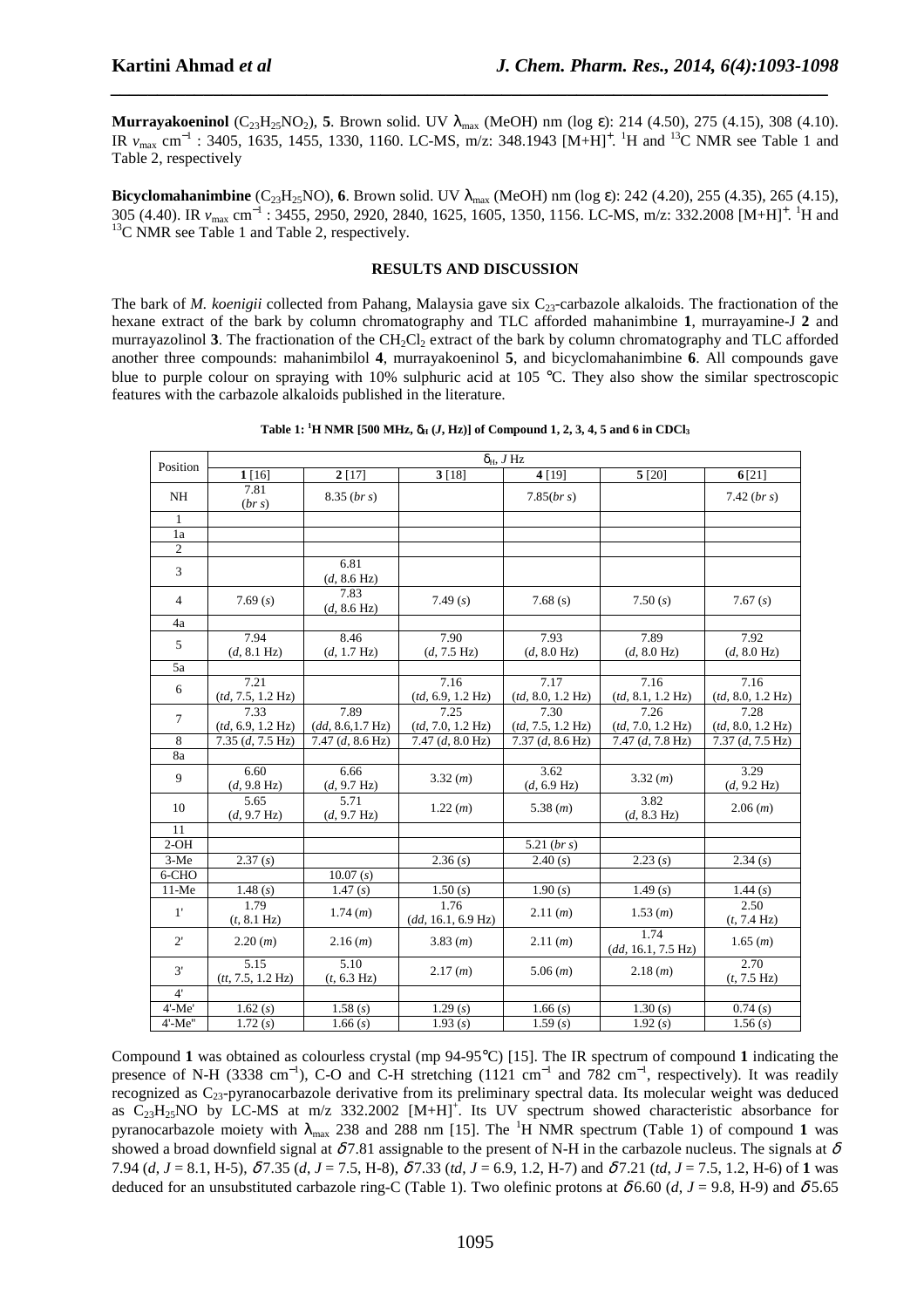$(d, J = 9.7, H-10)$  due to a pyran ring annulated to a carbazole moiety. Finally, the <sup>1</sup>H NMR spectrum contained signals for an aromatic methyl at  $\delta$  2.37 (s), a methyl group at  $\delta$  1.48 (s) and one prenyl group (2-methylpent-2-en-5yl substituent) adjacent to an oxygen in pyran ring of the pyranocarbazole at C-11 with 5.15 (*tt*, *J* = 7.5, 1.2 Hz, H-3'), 2.20 (*m,* H-2'), 1.79 (*t*, *J* = 8.1, H-3'), 1.72 (s, 4''-Me) and 1.62 (s, 4'-Me). The <sup>13</sup>C NMR spectrum (Table 2) indicated the present of 23 carbons resonances and proven to be a  $C_{23}$ -carbazole. The complete assignments of carbon signals and location of 1 was achieved on the basis of DEPT, <sup>1</sup>H-<sup>1</sup>H COSY, HMQC and HMBC spectra. The structure of compound **1** was identified as mahanimbine [16].

*\_\_\_\_\_\_\_\_\_\_\_\_\_\_\_\_\_\_\_\_\_\_\_\_\_\_\_\_\_\_\_\_\_\_\_\_\_\_\_\_\_\_\_\_\_\_\_\_\_\_\_\_\_\_\_\_\_\_\_\_\_\_\_\_\_\_\_\_\_\_\_\_\_\_\_\_\_*

| Position       | $\delta_{C}$ , J Hz |       |       |          |       |       |  |  |
|----------------|---------------------|-------|-------|----------|-------|-------|--|--|
|                | 1[16]               | 2[17] | 3[18] | $4$ [19] | 5[20] | 6[21] |  |  |
| 1              | 104.2               | 105.1 | 105.3 | 107.9    | 105.4 | 106.4 |  |  |
| 1a             | 139.4               | 136.8 | 142.4 | 138.5    | 142.4 | 137.8 |  |  |
| $\overline{c}$ | 149.9               | 152.7 | 153.3 | 151.3    | 153.3 | 153.3 |  |  |
| $\overline{3}$ | 123.9               | 111.0 | 118.5 | 116.7    | 118.5 | 120.1 |  |  |
| $\overline{4}$ | 121.2               | 121.0 | 119.7 | 119.4    | 119.7 | 119.4 |  |  |
| 4a             | 116.6               | 117.2 | 115.1 | 124.0    | 115.1 | 124.2 |  |  |
| 5              | 119.3               | 122.9 | 120.1 | 119.5    | 120.1 | 119.3 |  |  |
| 5a             | 118.4               | 124.3 | 127.2 | 117.1    | 127.2 | 115.8 |  |  |
| 6              | 119.4               | 129.5 | 119.5 | 119.5    | 119.5 | 119.3 |  |  |
| 7              | 124.2               | 126.5 | 123.1 | 124.3    | 123.1 | 124.0 |  |  |
| 8              | 110.4               | 110.8 | 113.6 | 110.4    | 113.6 | 110.4 |  |  |
| 8a             | 134.8               | 143.4 | 140.7 | 139.5    | 140.7 | 139.3 |  |  |
| 9              | 117.5               | 116.8 | 36.9  | 24.8     | 36.9  | 37.5  |  |  |
| 10             | 128.4               | 129.6 | 21.5  | 121.4    | 72.2  | 38.4  |  |  |
| 11             | 78.1                | 78.8  | 79.5  | 139.2    | 79.5  | 83.6  |  |  |
| $3-Me$         | 16.1                |       | 15.5  | 16.7     | 15.5  | 16.8  |  |  |
| 6-CHO          |                     | 192.1 |       |          |       |       |  |  |
| $11-Me$        | 25.8                | 26.2  | 25.1  | 16.5     | 25.2  | 27.5  |  |  |
| 1'             | 40.7                | 41.0  | 36.0  | 39.7     | 21.5  | 46.5  |  |  |
| $2^{\prime}$   | 22.7                | 22.8  | 72.2  | 26.5     | 36.0  | 25.7  |  |  |
| 3'             | 118.4               | 124.0 | 49.5  | 123.7    | 49.5  | 37.9  |  |  |
| $4^{\circ}$    | 131.6               | 132.0 | 60.6  | 132.2    | 60.6  | 39.5  |  |  |
| $4'-Me'$       | 17.6                | 17.7  | 23.1  | 25.8     | 23.1  | 18.7  |  |  |
| $4'$ -Me $"$   | 25.7                | 25.8  | 30.2  | 17.8     | 30.2  | 35.2  |  |  |

**Table 2:** <sup>13</sup>**C NMR** [125 MHz,  $\delta$ <sub>C</sub>] of Compound 1, 2, 3, 4, 5 and 6 in CDCl<sub>3</sub>

Compound **2** was obtained as pale yellowish oil. This compound was determined to have molecular formula  $C_{23}H_{23}NO_2$  by LC-MS. The UV spectrum at 215, 248, 265, 290, 310 nm suggested that this compound was thought to be a 6-oxygenated pyranocarbazole derivatives [17]. Examination of the aromatic region of the  ${}^{1}$ H NMR spectrum suggested that compound 2 was also a similar to that of 1. The <sup>1</sup>H NMR spectrum of compound 2 was showed a broad downfield signal at  $\delta$ 8.35 deduced to the present of N-H in the carbazole nucleus. A characteristic aldehydic singlet at  $\delta$ 10.07 in <sup>1</sup>H NMR spectrum together with a strong carbonyl band at 1675 cm<sup>-1</sup> revealed a formyl group attached to C-6. In the aromatic region of the <sup>1</sup>H NMR spectrum, one set of ABX mutually-coupled proton system at δ 8.46 (1H, *d*, J = 1.7, H-5), δ 7.89 (1H, *dd*, J = 8.6, 1.7, H-7), and δ 7.47 (1H, *d*, *J* = 8.6, H-8), which were deshielded by an aldehyde substituent at C-6 in the C-ring. An AB type spin system at  $\delta$  6.66 (*d*, *J* = 9.7 Hz), 5.71  $(d, J = 9.7 \text{ Hz})$  for H-9 and H-10, respectively, was affecting by an oxygenated substituent at C-2. This gave further evidence for the characteristic of pyranocarbazole skeleton [17]. Conversely, the signals in the high field region contained signals for a methyl group at  $\delta$ 1.47 (s) and one prenyl group (2-methylpent-2-en-5yl substituent) adjacent to an oxygen in pyran ring of the pyranocarbazole at C-11 with  $\delta$  5.10 (*t*, *J* = 6.3 Hz, H-3'), 2.16 (*m*, H-2'), 1.80 (*m*, H-1'), and a long-range coupling with geminal dimethyls at 1.68 (s, 4'-Me) and 1.58 (s, 4'-Me). The  $13C$  NMR spectrum (Table 2) indicated the present of 23 carbons resonances, a  $C_{23}$ -carbazole. The complete assignments of carbon signals and location of substituent on the pyranocarbazole skeleton of **2** was achieved on the basis of DEPT, <sup>1</sup>H-<sup>1</sup>H COSY, HMQC and HMBC spectra. The structure of compound **2** was identified as murrayamine-J [17].

Compound **3** was obtained as brown solid. Its molecular formula was determined to be  $C_{23}H_{25}NO_2$  by LC-MS. The UV spectrum at 245, 265 and 305 nm and was readily recognized as  $C_{23}$ -pyranocarbazole derivative from its preliminary spectral data [18]. The IR spectrum showed absorption peaks at 3360 cm<sup>-1</sup> confirmed the pyranocarbazole framework with an additional OH group. The <sup>1</sup>H NMR spectrum of murrayazolinol exhibited signals for an aromatic methyl group at  $\delta$  2.36 (3-CH<sub>3</sub>), and confirmed an aromatic substitution pattern similar to mahanimbine **1**. The differences between compound **1** and **3** were the additional substitution of a monoterpenoid moiety and the absence of N-H signal in compound 3. The <sup>1</sup>H NMR spectrum of the monoterpenoid moiety of 3 showed a signal for the carbinyl hydrogen of a secondary alcohol, which appeared as a multiplet at  $\delta$  3.83. The <sup>13</sup>C NMR spectrum (Table 2) indicated the present of 23 carbons resonances and determined to be a  $C_{23}$ -carbazole. The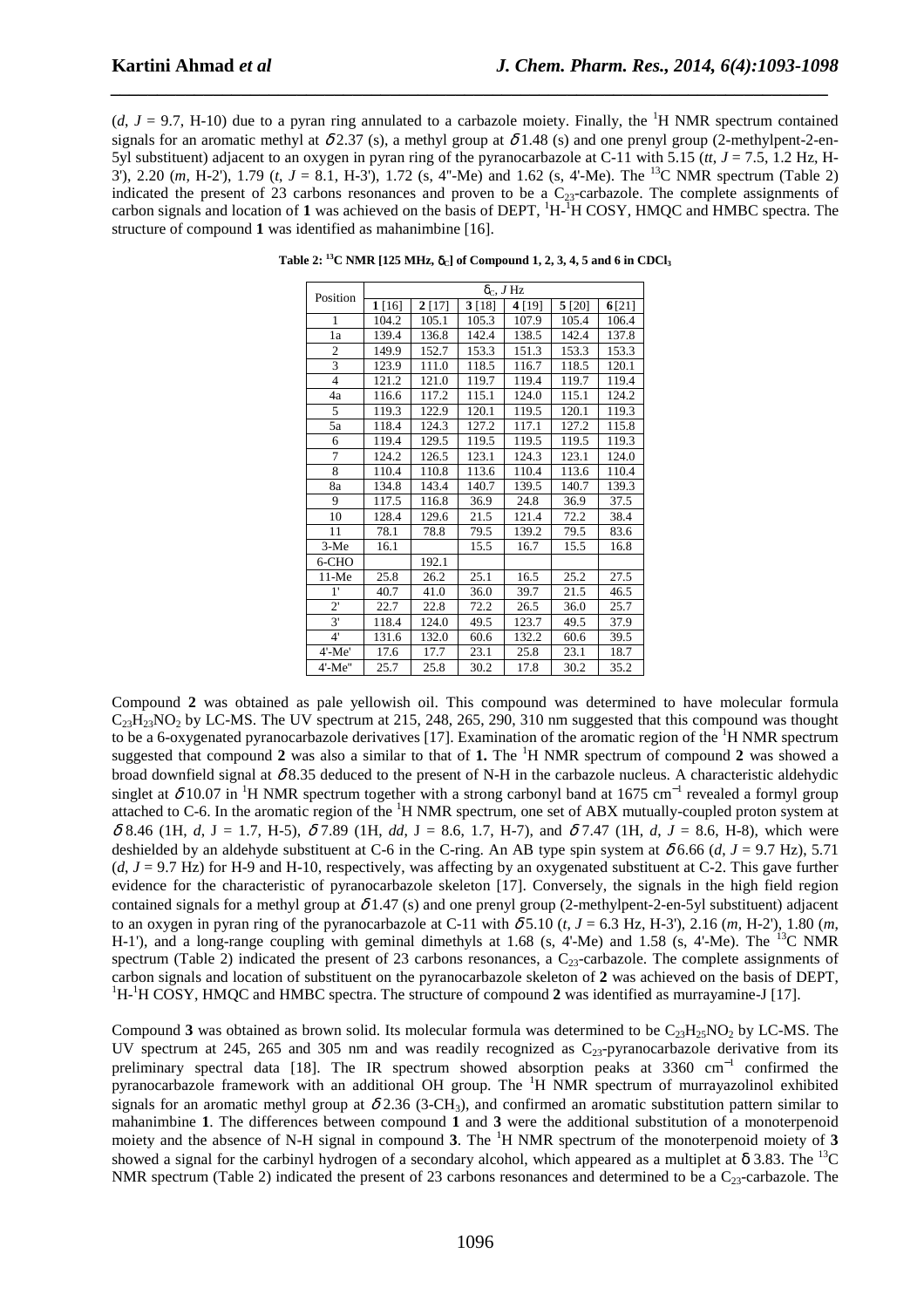complete assignments of carbon signals and location of substituent on the skeleton of **3** was supported on the basis of DEPT, <sup>1</sup>H-<sup>1</sup>H COSY, HMQC and HMBC spectra. Based on the spectroscopic data, structure **3** was assigned to murrayazolinol [18].

*\_\_\_\_\_\_\_\_\_\_\_\_\_\_\_\_\_\_\_\_\_\_\_\_\_\_\_\_\_\_\_\_\_\_\_\_\_\_\_\_\_\_\_\_\_\_\_\_\_\_\_\_\_\_\_\_\_\_\_\_\_\_\_\_\_\_\_\_\_\_\_\_\_\_\_\_\_*



**Figure 1: Selected COSY and HMBC correlations in Compound 1, 2, 3, 4, 5 and 6** 

Compound **4** was obtained as yellowish oil. This compound showed by mass spectral LC-MS at m/z 334.2151  $[M+H]^+$  and determined to be C<sub>23</sub>H<sub>27</sub>NO. The IR spectrum showed absorptions at v<sub>max</sub> 3455 and 3400 cm<sup>-1</sup> revealed the presence of an OH group in addition to the N-H group. This was confirmed by the presence in the <sup>1</sup>H NMR spectrum of a signal at  $\delta$ 5.21 for the OH group, in addition to the carbazole NH signal at  $\delta$ 7.85. The UV spectrum, <sup>1</sup>H and <sup>13</sup>C NMR spectra of **4** (Table 1 and 2) were similar to those of mahanimbine 1 indicating them to be 2oxygenated-3-methylcarbazole alkaloids [19]. The <sup>1</sup>H NMR spectrum of **4** contained signals for three methyl at  $\delta$ 1.59, 1.66 and 1.90, a four proton multiplet at  $\delta$  2.11, the benzylic CH<sub>2</sub> doublet at  $\delta$  3.62 and two vinyl proton multiplets at  $\delta$  5.06 and 5.38 indicating the presence of a geranyl substituent. The presence of a singlet at  $\delta$  7.68 and typical unsubstituted carbazole ring (H-5, H-6, H-7 and H-8) indicated that all three substituents were on the same ring of the carbazole. The OH substituent was proven to be at C-2 when the chemical shift of OH signal was not chelated to the carbazole nitrogen, which carbon signal (C-OH) shifted to a lower field at  $\delta$ 151.3 when compared to the C-OH at C-1 which would appear at a higher field at about  $\delta$  145.0. The long range coupling between the aromatic methyl protons and H-4 indicated the methyl group to be at C-3, suggesting that **4** was a 2-hydroxyl-3 methyl-1-(3-methyl-2-butenyl)carbazole, also known as mahanimbilol **4** [19]. Further correlating information was confirmed by the experiment of DEPT,  $^1H^{-1}H$  COSY, HMQC and HMBC spectra.

Compound 5 with molecular formula  $C_{23}H_{25}NO_2$  by LC-MS, displayed absorption bands at  $\lambda_{\text{max}}$  214, 275 and 308 nm indicating the presence of an oxygenated carbazole chromophore. The <sup>13</sup>C NMR spectrum of **5** (Table 2) displayed signals for 23 carbons which proven to be a  $C_{23}$ -skeleton of carbazole alkaloid. The <sup>1</sup>H NMR spectrum (Table 1) exhibited signals for five aromatic methine protons, of which one appeared as singlet, two as doublets and two as triplet doublets. The HMBC spectrum of **5** suggested the presence of an unsubstituted carbazole ring by showing correlation of the four aromatic methine protons with neighboring carbons resemblance those in **1**. Their exact positions were confirmed by  ${}^{1}H$ - ${}^{1}H$  COSY and HMBC spectra. The  ${}^{1}H$  NMR spectrum also showed for one aromatic methyl at  $\delta$  2.23, one methyl attached to a tetra-substituted oxygen bearing group at  $\delta$  1.49 and one gemdimethyl group at  $\delta$  1.30 and 1.92. The position of OH substituent was further confirmed by the HMBC spectrum with the correlations of the aliphatic methyl protons with mutually coupled methylene protons and the OH bearing carbon. It also showed the correlation between H-10 ( $\delta$ 3.82 (d),  $J = 8.3$ ) and C-1 ( $\delta$ 105.4) to give further evidence to confirmed the OH group position. Compound **5** was closely resemblance to compound **3** except for the position of OH substituent. Based on the spectroscopic data, structure **5** was assigned to murrayakoeninol [20].

Compound 6 had the molecular formula  $C_{23}H_{25}NO$  by LC-MS. The UV spectrum showed characteristic absorbance at 242, 255, 260, and 305 nm for the typical absorption of a 2-hydroxy-3-methylcarbazole chromophore. The IR spectrum of compound 6 indicating the presence of N-H (3455 cm<sup>-1</sup>), C-CH<sub>3</sub> (2850 cm<sup>-1</sup>) and C-O (1156 cm<sup>-1</sup>). The aromatic region of the <sup>1</sup>H NMR spectrum (Table 1) resembled that of mahanimbine **1**, indicating a similar aromatic substitution pattern on the carbazole skeleton. However, the monoterpene moiety fused at C-1 and C-2 was different. In consideration of the molecular formula, and the absence of olefinic protons present in mahanimbine **1**, bicyclomahanimbine **6** was proposed as a hexacyclic base with a cyclobutane system. The presence of a cyclobutane